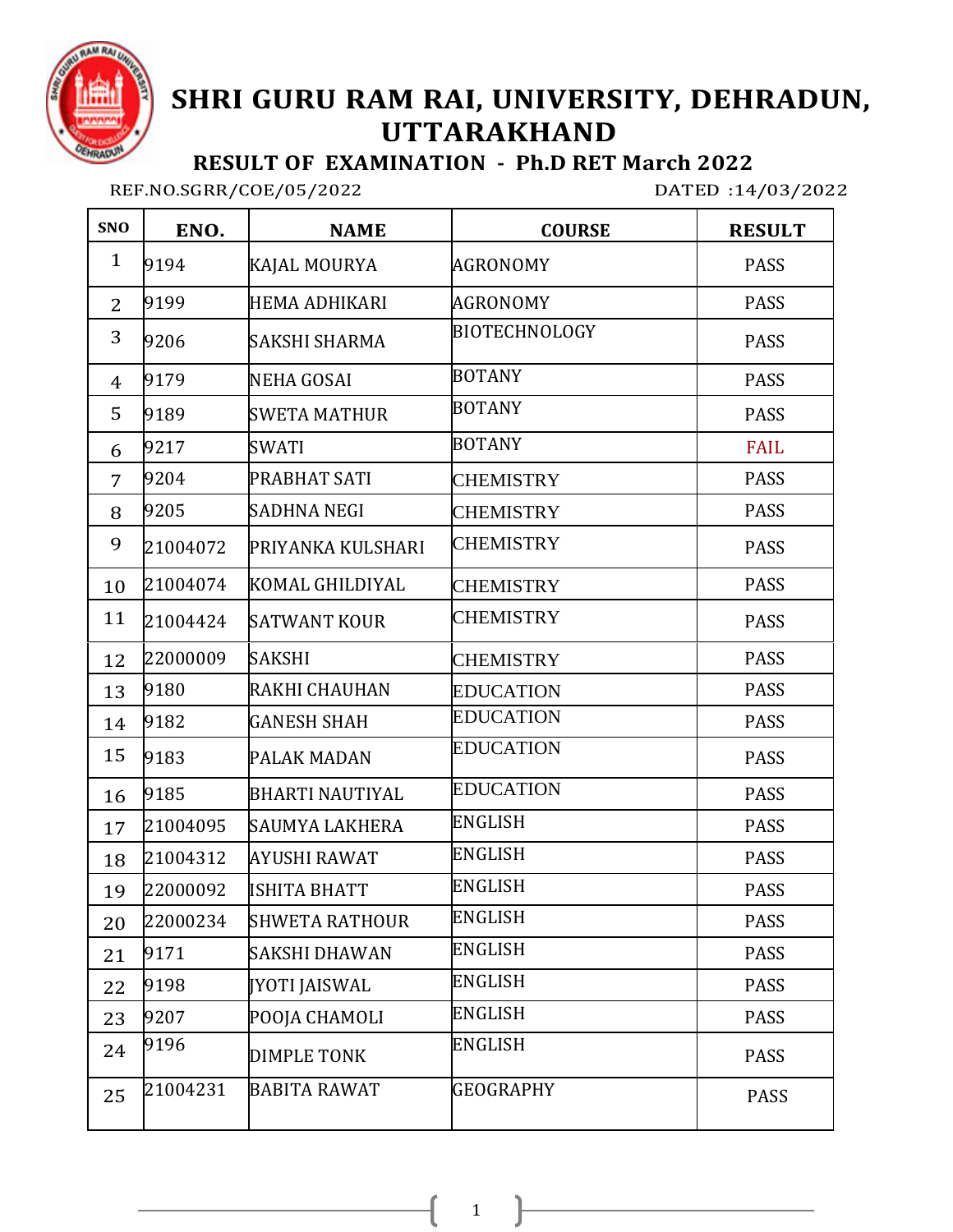| <b>SNO</b> | ENO.     | <b>NAME</b>               | <b>COURSE</b>                                   | <b>RESULT</b> |
|------------|----------|---------------------------|-------------------------------------------------|---------------|
| 26         | 9175     | <b>VIVEK RAJBHAR</b>      | <b>GEOLOGY</b>                                  | <b>PASS</b>   |
| 27         | 21004115 | <b>KAVITA YADAV</b>       | HINDI                                           | <b>PASS</b>   |
| 28         | 22000145 | <b>SARITA DEVI</b>        | <b>HINDI</b>                                    | <b>PASS</b>   |
| 29         | 21004246 | <b>EKTA SHARMA</b>        | HINDI                                           | <b>PASS</b>   |
| 30         | 21004478 | <b>SARITA</b>             | HINDI                                           | <b>PASS</b>   |
| 31         | 21004397 | DEVENDRA K MISHRA         | <b>HINDI</b>                                    | <b>PASS</b>   |
| 32         | 9172     | PRITEE PANWAR             | <b>HINDI</b>                                    | <b>PASS</b>   |
| 33         | 22000097 | DEEPIKA DANGWAL           | <b>HOME SCIENCE</b>                             | <b>PASS</b>   |
| 34         | 21004347 | <b>IGE KAMDUK</b>         | <b>HORTICULTURE</b>                             | <b>PASS</b>   |
| 35         | 21004435 | <b>HEMA</b>               | HORTICULTURE                                    | <b>PASS</b>   |
| 36         | 22000111 | <b>FATHEMA ZAMAN</b>      | HORTICULTURE                                    | <b>PASS</b>   |
| 37         | 9178     | <b>DIKSHA PUNDIR</b>      | HORTICULTURE                                    | <b>PASS</b>   |
| 38         | 9210     | TANYA SEHGAL              | M. PHARMA<br>PHARMACEUTICAL<br><b>CHEMISTRY</b> | <b>PASS</b>   |
| 39         | 21004175 | ADITYA BHARDWAJ           | M.SC. PHARMACEUTICAL<br><b>CHEMISTRY</b>        | <b>PASS</b>   |
| 40         | 9173     | ROHIT DHYANI              | MANAGEMENT                                      | <b>PASS</b>   |
| 41         | 9174     | SAKSHI AGARWAL            | MANAGEMENT                                      | <b>PASS</b>   |
| 42         | 9177     | RAMINDER PAL SINGH        | MANAGEMENT                                      | <b>PASS</b>   |
| 43         | 9208     | <b>ASHIMA TRIVEDI</b>     | MANAGEMENT                                      | <b>PASS</b>   |
| 44         | 22000099 | <b>KOMAL BISHT</b>        | MANAGEMENT                                      | <b>PASS</b>   |
| 45         | 22000266 | SMITA BAHUGUNA            | MANAGEMENT                                      | <b>PASS</b>   |
| 46         | 21004015 | VIKAS PATNI               | <b>MASS COMMUNICATION</b>                       | <b>PASS</b>   |
| 47         | 21004320 | <b>BHARTI SAKLANI</b>     | <b>MASS COMMUNICATION</b>                       | <b>PASS</b>   |
| 48         | 21004326 | <b>KISHOR KUMAR RAWAT</b> | <b>MASS COMMUNICATION</b>                       | PASS          |
| 49         | 9176     | <b>DIPANKAR BISWAS</b>    | <b>MASS COMMUNICATION</b>                       | <b>PASS</b>   |
| 50         | 9193     | RITIKA PURI               | <b>MASS COMMUNICATION</b>                       | <b>PASS</b>   |
| 51         | 22000024 | AJAY DABRAL               | MATHEMATICS                                     | <b>PASS</b>   |
| 52         | 22000101 | <b>ISHA SHARMA</b>        | <b>MATHEMATICS</b>                              | <b>PASS</b>   |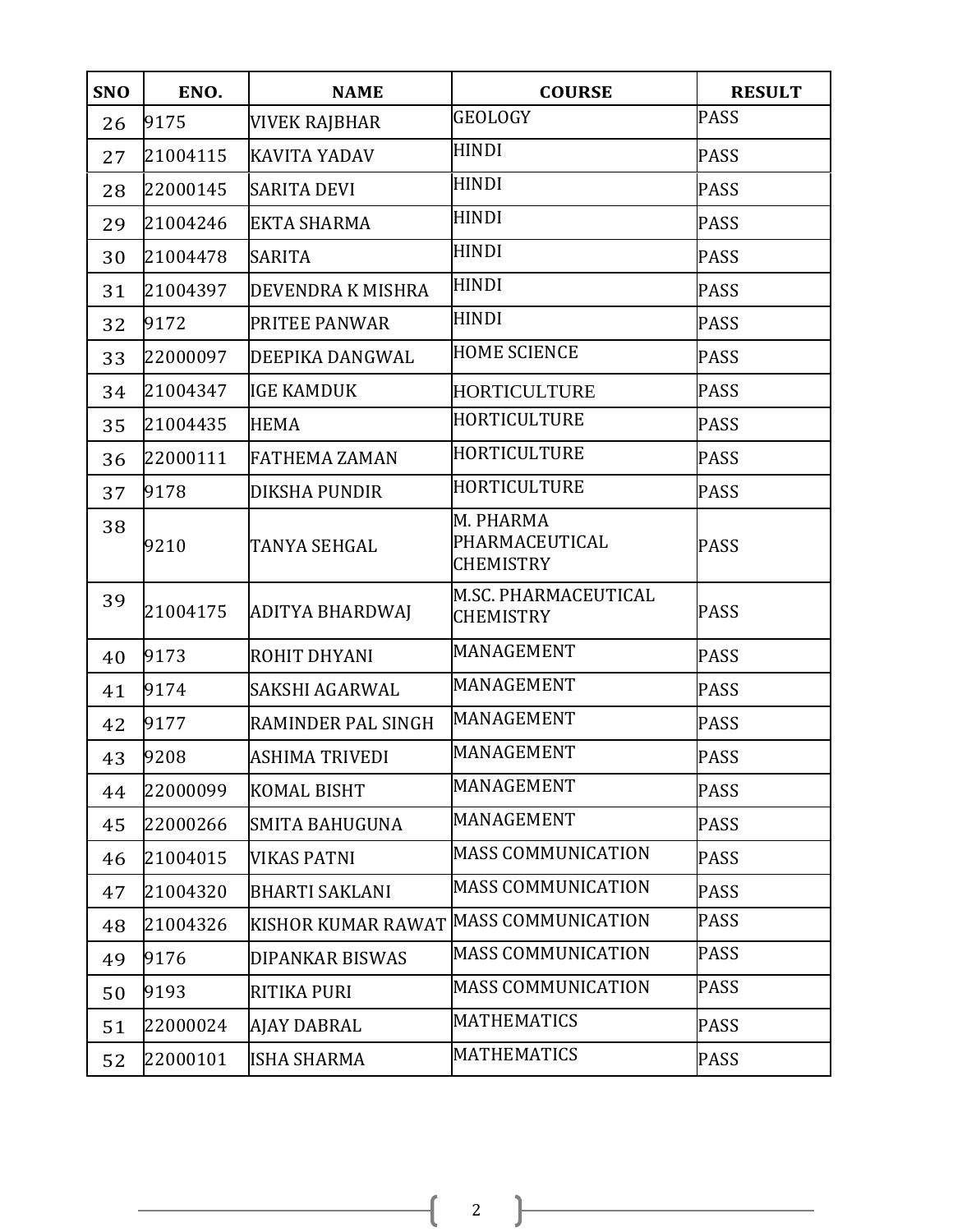| <b>SNO</b> | ENO.        | <b>NAME</b>              | <b>COURSE</b>        | <b>RESULT</b> |
|------------|-------------|--------------------------|----------------------|---------------|
| 53         | 9197        | VINAY KISHOR             | <b>MATHEMATICS</b>   | <b>PASS</b>   |
| 54         | 9202        | POOJA BISHT              | MEDICAL PHYSIOLOGY   | <b>PASS</b>   |
| 55         | 9203        | PRATISHA SHAHI           | MICROBIOLOGY         | <b>PASS</b>   |
| 56         | 9184        | <b>NEHA RAWAT</b>        | MICROBIOLOGY         | <b>FAIL</b>   |
| 57         | 9186        | VISHAKHA TYAGI           | MICROBIOLOGY         | <b>FAIL</b>   |
| 58         | 9187        | <b>SWAPNIL YADAV</b>     | MICROBIOLOGY         | <b>PASS</b>   |
| 59         | 9209        | NIKITA BAHUGUNA          | MICROBIOLOGY         | <b>FAIL</b>   |
| 60         | 9215        | POONAM JOSHI             | MICROBIOLOGY         | <b>FAIL</b>   |
| 61         | 9219        | <b>MAYURI SAINI</b>      | MICROBIOLOGY         | <b>PASS</b>   |
| 62         | 22000087    | ANKITA POKHRIYAL         | MICROBIOLOGY         | <b>PASS</b>   |
| 63         | 22000141    | <b>DIKSHA</b>            | MICROBIOLOGY         | <b>FAIL</b>   |
| 64         | 21004402    | SIMMI BHATNAGAR          | <b>MUSIC</b>         | <b>PASS</b>   |
| 65         | 22000023    | <b>POONAM</b>            | <b>MUSIC</b>         | <b>PASS</b>   |
|            | 66 22000095 | <b>SITA</b>              | <b>MUSIC</b>         | <b>PASS</b>   |
| 67         | 9213        | <b>SHANKAR LAL YADAV</b> | <b>MUSIC</b>         | <b>PASS</b>   |
| 68         | 9214        | <b>ANUPAM NEGI</b>       | <b>MUSIC</b>         | <b>PASS</b>   |
| 69         | 7777        | <b>SHUBHANGI MEHRA</b>   | PHARMA COGNOSY       | <b>PASS</b>   |
|            | 70 22000106 | <b>MANISH TIWARI</b>     | <b>PHARMACEUTICS</b> | <b>PASS</b>   |
|            | 71 9192     | <b>SONALI KANWAL</b>     | <b>PHARMACEUTICS</b> | <b>PASS</b>   |
| 72         | 9195        | VINNI RAWAT              | <b>PHARMACEUTICS</b> | <b>PASS</b>   |
| 73         | 9167        | <b>RAKESH SINGH</b>      | <b>PHARMACEUTICS</b> | <b>PASS</b>   |
| 74         | 9190        | <b>CHINKEY MITTAL</b>    | <b>PHARMACEUTICS</b> | <b>PASS</b>   |
| 75         | 9191        | <b>SHALI VERMA</b>       | <b>PHARMACEUTICS</b> | <b>PASS</b>   |
| 76         | 6997        | ANAND SINGH PIMOLI       | PHARMACY PRACTICE    | <b>PASS</b>   |
| 77         | 21004373    | ASHWANI RAWAT            | PLANT PATHOLOGY      | <b>PASS</b>   |
| 78         | 21004533    | VIDHI CHAMOLI            | PLANT PATHOLOGY      | <b>PASS</b>   |

 $\left( \begin{array}{c} 3 \end{array} \right)$